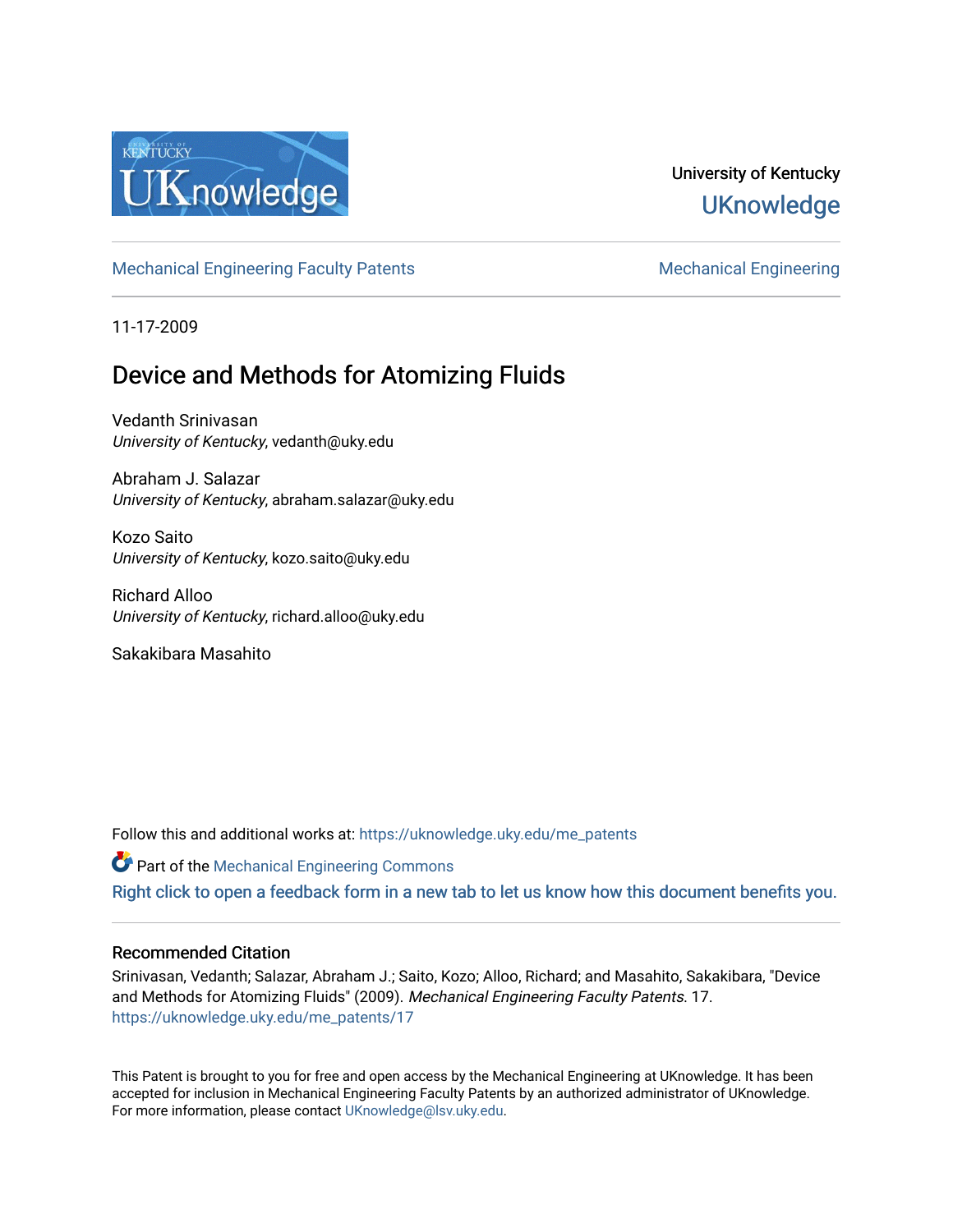

US007617993B2

# (12) United States Patent (10) Patent No.: US 7,617,993 B2<br>Srinivasan et al. (45) Date of Patent: Nov. 17, 2009

## (54) DEVICES AND METHODS FOR ATOMIZING FLUIDS

- $(75)$  Inventors: Vedanth Srinivasan, Farmington Hills, MI (US); Abraham J. Salazar, Lexington, KY (US); Kozo Saito, Lexington, KY (US); Richard Alloo, Lexington, KY (US); Masahito<br>Sakakibara, Okazaki (JP)
- $(73)$  Assignees: Toyota Motor Corporation, Toyota, Aichi Prefecture (JP); University of Kentucky, Lexington, KY (US); Toyota Motor Engineering and Manufacturing North America, Inc., Erlanger, KY (US) (Continued)
- ( \* ) Notice: Subject to any disclaimer, the term of this OTHER PUBLICATIONS patent is extended or adjusted under 35 Geschner, F., Chaves, H., Obermeier, F., "Investigation of Different U.S.C. 154(b) by 71 days.<br>Phenomena of the Disintegration of a Sinusoidally Forced Liquid
- (21) Appl.No.: 11/947,258
- (22) Filed: Nov.  $29, 2007$  Primary Examiner—Len Tran

US 2009/0140067 A1 Jun. 4, 2009

(51) Int. C1.

| <b>B05B 3/04</b> | (2006.01) |
|------------------|-----------|
| B05B 17/04       | (2006.01) |

- 
- (58) Field of Classification Search .......................... 239/4,<br>239/102.1, 102.2, 590, 590.5
	-

#### U.S. PATENT DOCUMENTS

| 3.145.931 A                |  | 8/1964 Cleall  |  |  |
|----------------------------|--|----------------|--|--|
| 3.373.752 A                |  | $3/1968$ Inoue |  |  |
| 3,474,967 A 10/1969 Bodine |  |                |  |  |
|                            |  |                |  |  |



## $(45)$  Date of Patent:

|         | DEVICES AND METHODS FOR ATOMIZING                                                    | 4.138.687 A                     | 2/1979 Cha et al.                                 |
|---------|--------------------------------------------------------------------------------------|---------------------------------|---------------------------------------------------|
| FLUIDS- |                                                                                      | 4,262,757 A $*$                 | 4/1981 Johnson et al.  175/67                     |
|         |                                                                                      | 4,465,234 A                     | 8/1984 Maehara et al.                             |
|         | Inventors: <b>Vedanth Srinivasan</b> , Farmington Hills,                             | 4,541,564 A                     | $9/1985$ Berger et al.                            |
|         | MI (US); Abraham J. Salazar,                                                         | 4.605.167 A                     | 8/1986 Machara                                    |
|         | Lexington, KY (US); Kozo Saito,                                                      | 4,635,849 A                     | $1/1987$ Igashira et al.                          |
|         | Lexington, KY (US); Richard Alloo,                                                   |                                 | 4.726.522 A $*$ 2/1988 Kokubo et al.  239/102.2   |
|         | Lexington, KY (US); <b>Masshito</b>                                                  |                                 | 4.726.523 A $*$ 2/1988 Kokubo et al.  239/102.2   |
|         | Sakakibara, Okazaki (JP)                                                             |                                 | 4,726,524 A $*$ 2/1988 Ishikawa et al.  239/102.2 |
|         | Assignees: Tovota Motor Corporation, Toyota,<br>Aichi Prefecture (JP); University of |                                 |                                                   |
|         |                                                                                      | 5,248,087 A                     | 9/1993 Dressler                                   |
|         | $V$ ontualzy Lovington, $VV$ (HR): Toyota                                            | 5.685.485 A 11/1997 Mock et al. |                                                   |

Phenomena of the Disintegration of a Sinusoidally Forced Liquid Jet," ILASS-Europe 2001, Zurich Sep. 2-6, 2001.

#### (Continued)

(65) **Prior Publication Data** Assistant Examiner—James S Hogan (74) Attorney, Agent, or Firm-Dinsmore & Shohl LLP

#### (57) ABSTRACT

One embodiment of the invention is directed to an apparatus (52) US. Cl. ............... .. 239/102.2; 239/102.1; 239/499; for atomiZing a ?uid. This apparatus includes an atomiZing nozzle assembly. The atomizing nozzle assembly includes: a spray applicator enclosure having a fluid entry zone, a flow shape profiler region, a transducer, and a cavitation enhancer module, wherein the cavitation enhancer module includes a See application file for complete search history.<br>
The module, wherein the cavitation enhancer module includes a residence modulation zone and the residence modulation<br>
The annaratus is (56) References Cited zone includes a backward facing step region. The apparatus is configured such that fluid can enter the fluid entry zone to the nozzle profiler, the transducer and the cavitation enhancer module. Other embodiments relate to methods for atomizing fluids.

### 18 Claims, 2 Drawing Sheets

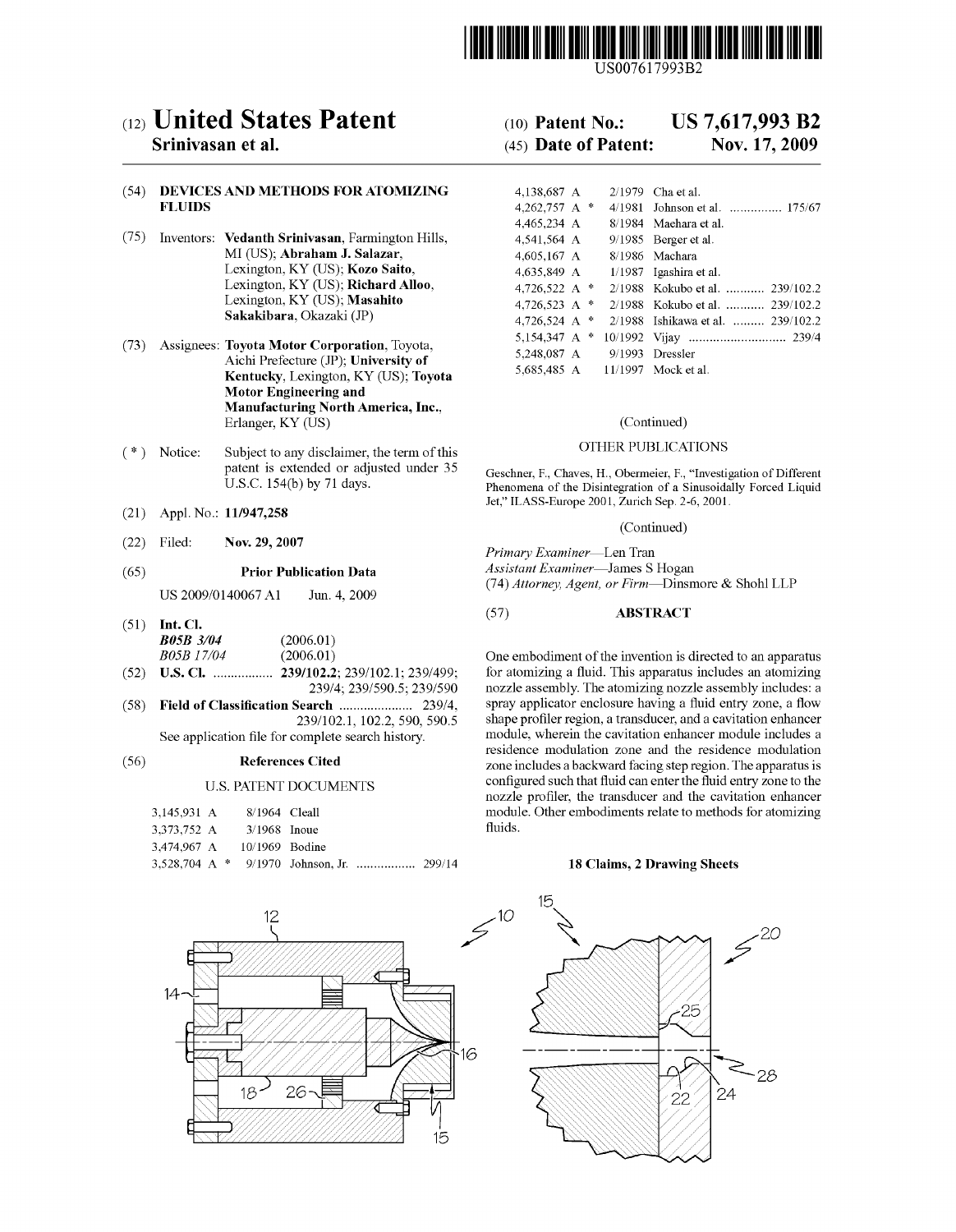### U.S. PATENT DOCUMENTS

|                 |  | 6.659.365 B2 * $12/2003$ Gipson et al.  239/102.2 |  |
|-----------------|--|---------------------------------------------------|--|
| 6.789.743 B2    |  | 9/2004 Baranowski et al.                          |  |
| 2005/0145474 A1 |  | $7/2005$ Lemme et al.                             |  |
| 2006/0131447 A1 |  | $6/2006$ Masuda et al.                            |  |
| 2007/0040043 A1 |  | $2/2007$ Onozawa                                  |  |
|                 |  |                                                   |  |

#### OTHER PUBLICATIONS

Chung, I-ping, Presser, C., Dressler J.L., "Effect of Piezoelectric Transducer Modulation on Liquid Sheet Disintegration," Atomiza tion and Sprays, vol. 8, pp. 479-502, 1998.

Reitz, R.D., "Atomization and Other Breakup Regimes of a Liquid Jet," Ph.D. thesis, Princeton University, Princeton, NJ. 231 pp, 1978. McCormack et al., "An Experimental and Theroetical Analysis of Cylindrical Liquid Jets Subjected to Vibration," Brit. J. Appl. Phys, vol. 16, pp. 395-409, 1965.

Crane et al., "The Effect of Mechanical Vibration on the Break-Up of a Cylindrical Water Jet in Air," Brit. J. Appl. Phys., vol. 15, pp. 743-751,1964.

Dunne et al., "Velocity Discontinuity Instability of a Liquid Jet," Journal of Applied Physics, vol. 27, No. 6, pp. 577-582, Jun. 1956.

Chung et al., "Characterization of a Spray From an Ultrasonically Modulated Nozzle," Atomization and Sprays, vol. 7, pp. 295-315, 1997.

Srinivasan et al., "A Numerical Study of a New Spray Applicator," A dissertation submitted in partial fulfillment of the requirements for the degree of Doctor of Philosophy in the College of Engineering at the University of Kentucky, 2006.

International Search Report and Written Opinion dated Jan. 28, 2009 pertaining to International application No. PCT/US2008/084862.

\* cited by examiner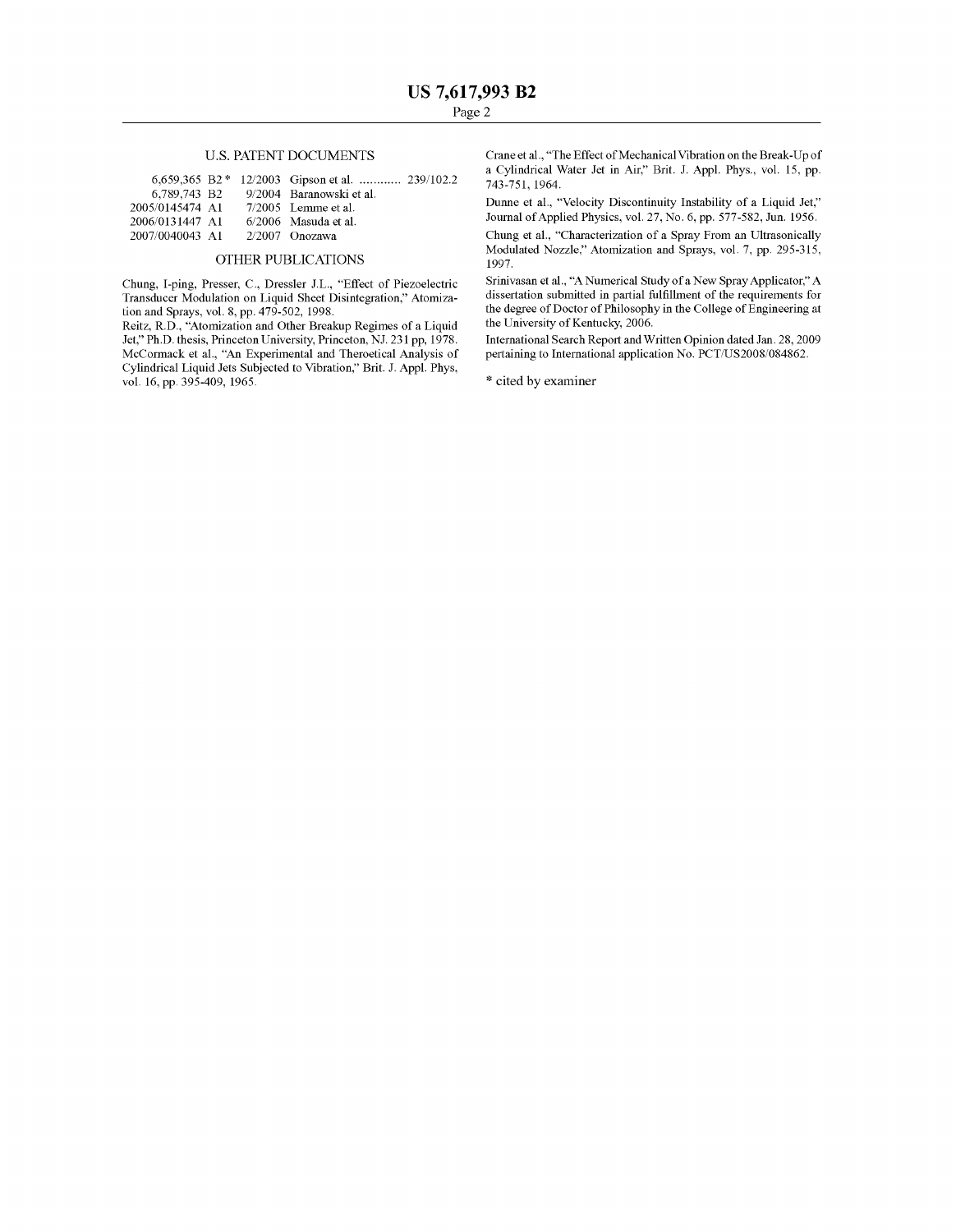





FIG. 2A

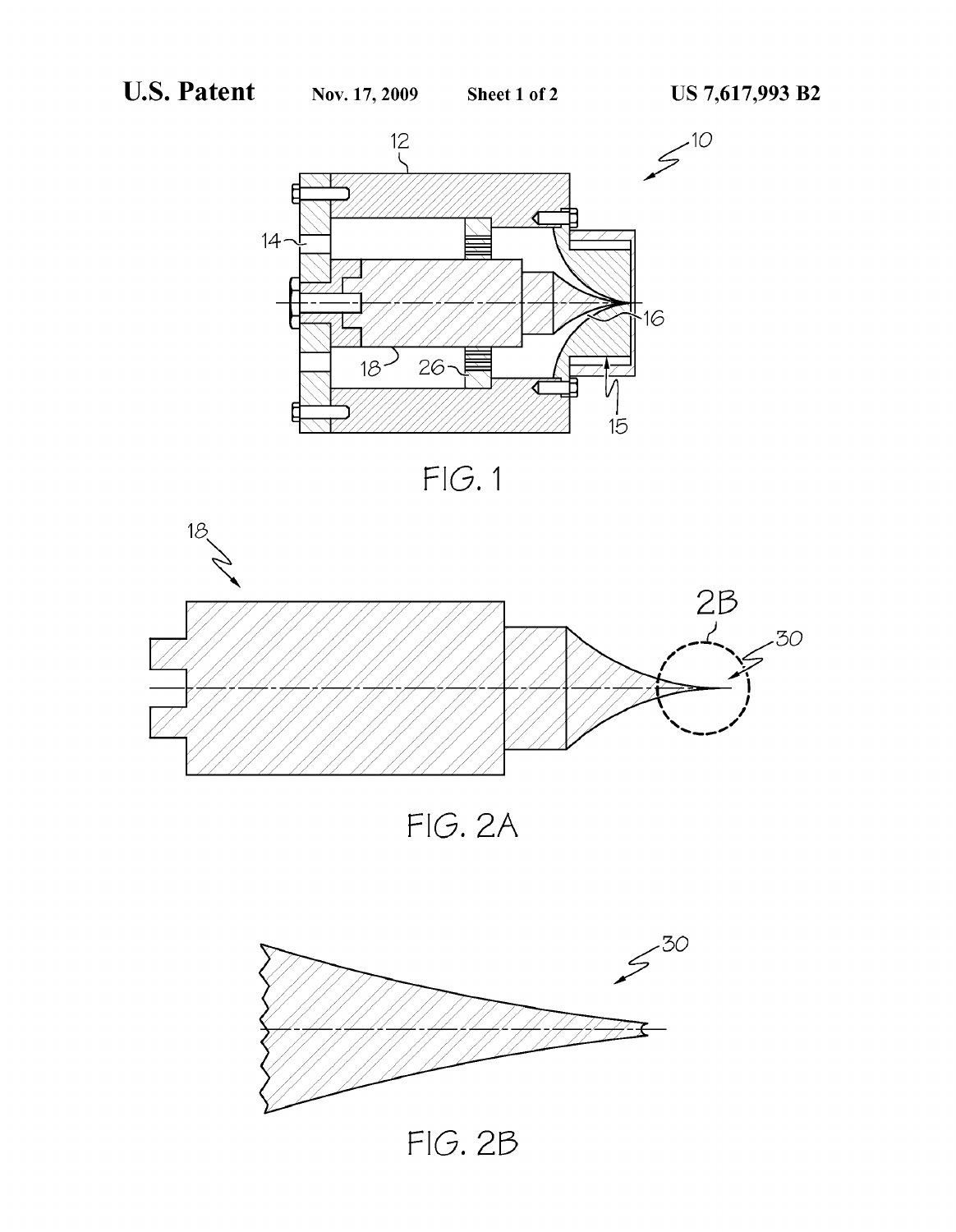

FIG. 5A

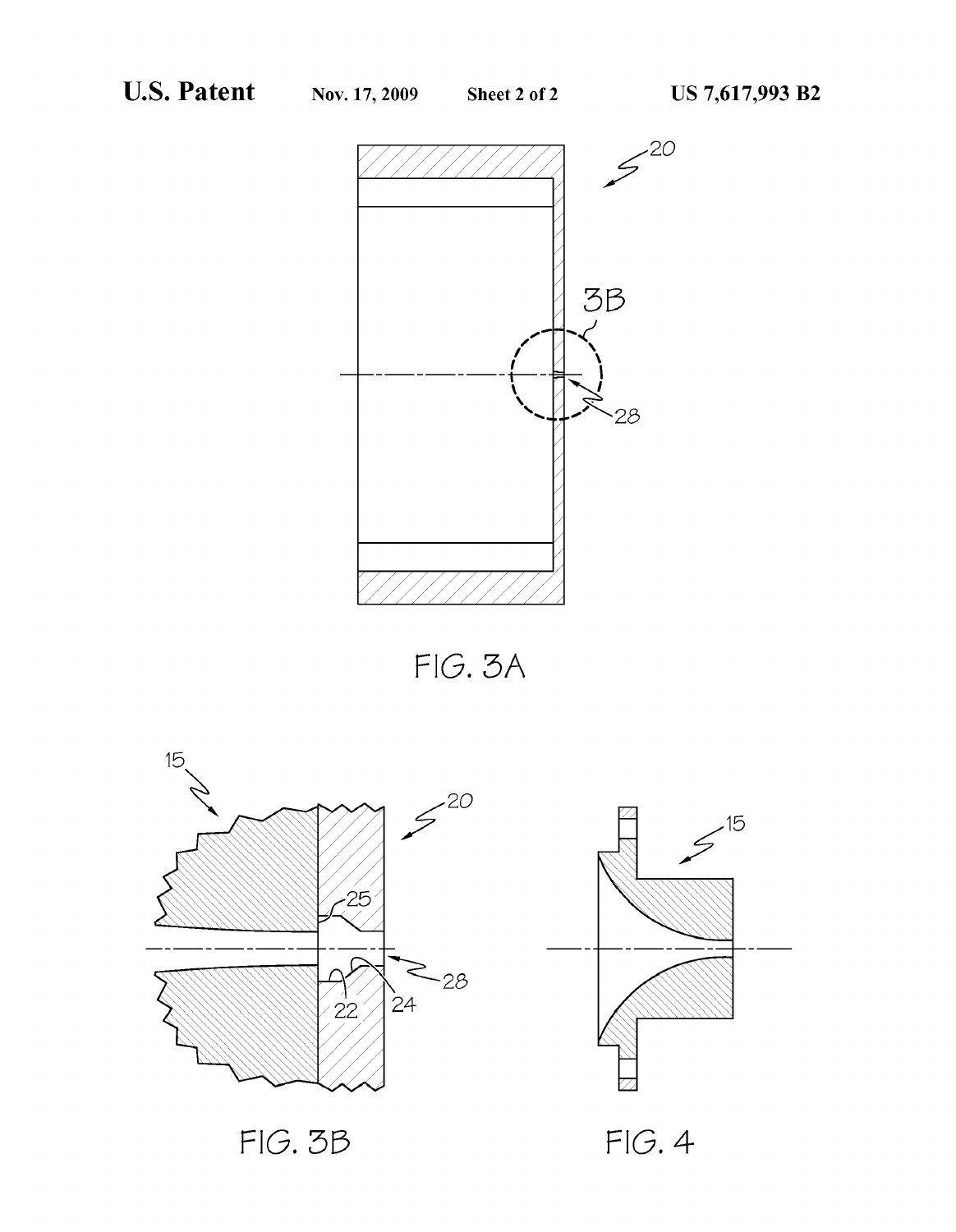10

40

## DEVICES AND METHODS FOR ATOMIZING FLUIDS

#### TECHNICAL FIELD

The present invention is directed to devices and methods for atomizing fluids.

#### BACKGROUND

The generation of a fine droplet size distribution of fluids is desirable to many application such as spray combustion, spray painting, spray drying, etc. Typically, atomization pro cesses are used to generate the small droplet size distribution necessary for such applications. Generally, the better the size 15 distribution of these apparatus, the more improved the efficiency of the operating system.

To realize and improve fine particle size distribution, current efforts focus on changes in the nozzle and fluid delivery designs. Today, many of the conventional nozzle designs 20 operate based on only a feW of the distinct parameters iden tified to influence the break-up effect, such as, pressure effects.

Forced modulation of fluid jets within the nozzles result in the generation of a wide morphology of fluid structures. With  $25$ increase in the modulation amplitude, breakup lengths are reduced appreciably. Some previous designs have used forced fluid jet concepts for obtaining (1) uniform size droplets in a reproducible fashion and (2) for obtaining cavitating inter rupted jets. Other devices use loW modulation effects for loW 30 flow rate applications to generate mono-size droplet distribution. In addition, other devices use high frequency oscilla tions on fluid jets to help obtain fine droplet sizes. However, frequency effects sometimes dominate the droplet production due to capillary mechanisms, a consequence of small time 35 in nature and are not intended to be limiting of the invention scale process, leading to loW velocity sprays. Thus, previous systems resulted in restricted fluid flow rates and low velocity spray. As such, new devices and methods for atomizing fluids are needed.

#### SUMMARY

One embodiment of the invention is directed to an appara tus for atomizing a fluid. This apparatus includes an atomizing nozzle assembly. The atomizing nozzle assembly 45 includes: a spray applicator enclosure having a fluid entry zone, a flow shape profiler region, a transducer, and a cavitation enhancer module. The cavitation enhancer module includes a residence modulation zone and the residence modulation zone includes a backward facing step region. The 50 apparatus is configured such that fluid can enter the fluid entry zone to the nozzle profiler, the transducer and the cavitation enhancer module.

According to another embodiment, the invention is directed to a method for atomizing a fluid. The method 55 includes: receiving pressurized fluid flow through a fluid entry zone in an atomizing apparatus. The atomizing appara tus includes a spray applicator enclosure having the fluid entry zone, a flow shape profiler region, a transducer, and a cavitation enhancer module. The cavitation enhancer module 60 includes a residence modulation zone and the residence modulation zone includes a backward facing step region. The method further includes allowing the fluid to flow axially towards the flow shape profiler region; performing oscillatory motion across the fluid in an axial fashion parallel to the 65 nozzle axis and shearing the fluid as it enters the backward facing step region of the residence modulation zone.

2

According to another embodiment, the invention is directed to a method for atomizing a fluid. The method includes: receiving a pressurized fluid flow in an apparatus; accelerating the fluid through a nozzle in the apparatus; performing ultrasonic oscillation on the fluid in a direction parallel to the nozzle axis to create regions of low pressure down stream of the nozzle to cause pressure pulsation and modulate the flow with activated cavitation nuclei; imparting a shearing action on the modulated flow to enhance cavitation; creating a loW pressure region to increase residence time for cavita tion; impinging the fluid on a wall to increase static pressure and cause local cavitation collapse effect; and accelerating the collapsed cavitation flow toward an exit of the apparatus.

Additional embodiments, objects and advantages of the invention Will become more fully apparent in the detailed description beloW.

### BRIEF DESCRIPTION OF THE DRAWINGS

The following detailed description will be more fully understood in vieW of the draWings in Which:

FIG. 1 depicts a cross-sectional vieW of a device for atom izing fluids according to one embodiment of the invention;

FIG. 2A depicts a schematic vieW of a transducer accord ing to one embodiment of the invention;

FIG. 2B depicts a magnified view of a tip of a transducer according to one embodiment of the invention;

FIG. 3A depicts a cavitation enhancer module;

FIG. 3B depicts a close-up of a front end of the atomizing nozzle assembly including a portion of a cavitation enhancer module according to one embodiment of the invention; and

FIG. 4 depicts a close-up of a front end of the atomizing nozzle assembly.

The embodiments set forth in the drawings are illustrative defined by the claims. Moreover, individual features of the draWings and the invention Will be more fully apparent and understood in vieW of the detailed description.

### DETAILED DESCRIPTION

Cavitation effects inside nozzles have the ability to obtain a very fine droplet size distribution. However, current spray injector nozzles are not designed specifically to obtain controllable cavitation effects. In other Words, previously, cavi tation effects were not explicitly configured to impact droplet characteristics. According to one embodiment, a new combination of pressure modulation or velocity modulation on fluid jets, combined With cavitation effects, expedites the spray atomization process for high fluid flow rates leading to the generation of a fine droplet size distribution. Thus, one embodiment of the present invention relates to methods and apparatus to generate fine droplet size distribution with deeper spray penetration at high fluid flow rates by applying a novel concept of combining pressure modulation With cavi tation effects which does not require high fluid pressure.

FIGS. 1-3 shoW one embodiment of the present invention relating to devices and methods for atomizing a fluid. FIG. 1 depicts one embodiment of an apparatus for atomizing a fluid. This apparatus is made up of an atomizing nozzle assembly 10. The atomizing nozzle assembly 10 has a front end 15 (as also seen in FIG. 4) and includes a spray applicator enclosure 12 with a fluid entry zone 14. The fluid entry zone 14 can be of any shape and in one embodiment it is located at the rear of the nozzle assembly  $10$ . The apparatus also includes a flow shape profiler region 16 located at the front end 15 of the atomizing nozzle assembly 10. In one embodiment, the flow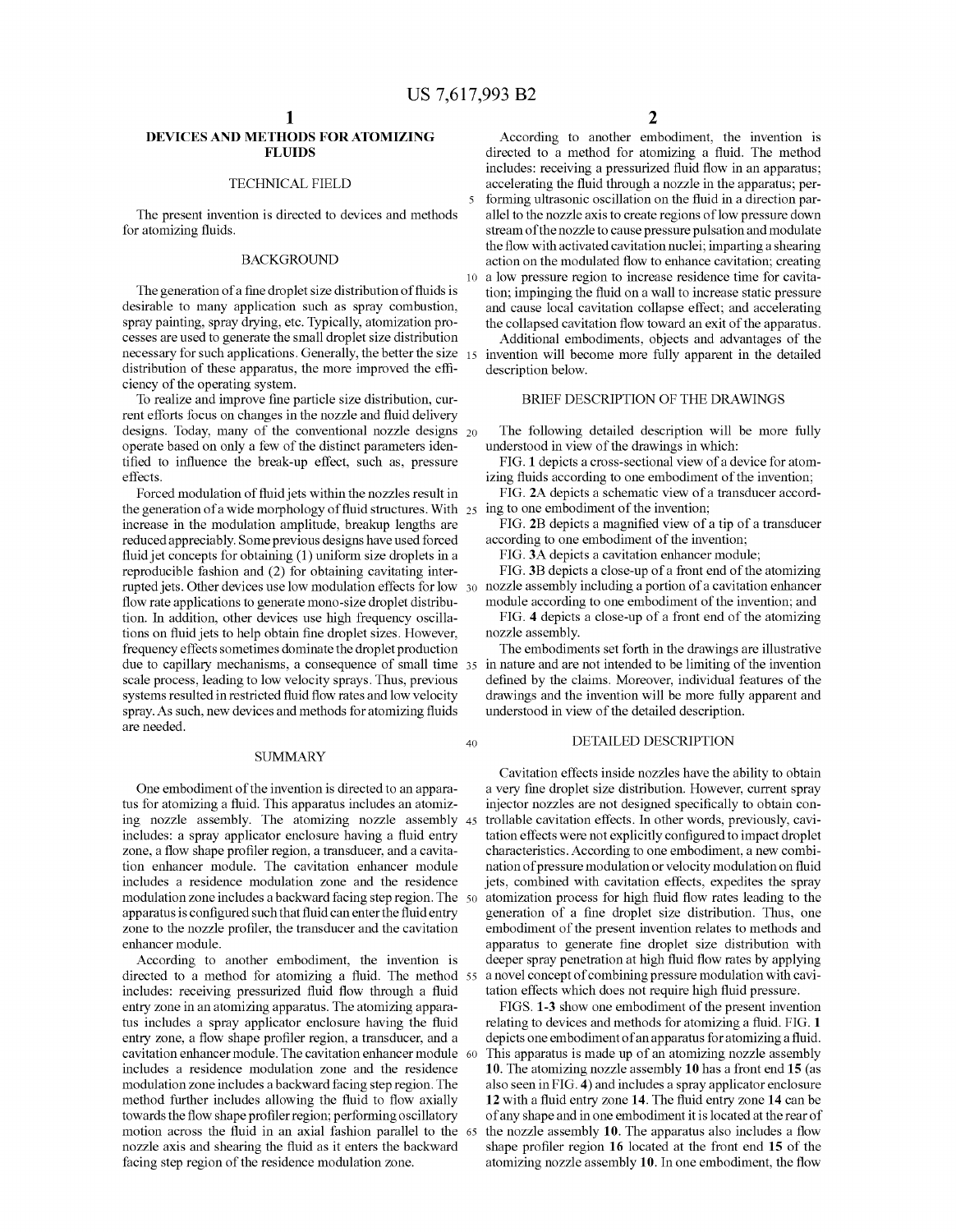35

 $40<sup>°</sup>$ 

 $45$ 

shape profiler region  $16$  is configured to provide flow acceleration and in another embodiment it has a tapered profile. The flow shape profiler region 16 can have any shape which helps funnel fluid toward a fluid exit 28.

The apparatus also includes a transducer 18 in this embodiment. The transducer 18 imparts oscillation to the fluid. The transducer 18 can be at least partially located within the flow shape profiler region 16. In this embodiment, the transducer 18 can perform oscillatory motion in an axial fashion parallel to a nozzle axis. In this embodiment, the transducer 18 gen- 10 erates a horn motion and includes a tip 30, as seen in FIG. 2A. The tip 30 can be configured to maximize the pressure drop and activate cavitation nuclei. In one embodiment, the tip 30 is concave, as seen in FIG. 2B. In an additional embodiment, the transducer 18 is of a shape which is configured to adjust to  $15$ local flow fields using an exponential profile. In one embodiment, the transducer 18 is a piezoelectric transducer. In a further embodiment, the apparatus includes at least one trans ducer supporting element 26.

The apparatus of this embodiment additionally includes a  $20$ cavitation enhancer module 20. The cavitation enhancer module 20 can include a residence modulation zone 22 and the residence modulation zone 22 can include a backward facing step region 25. In one embodiment, the backward facing step region 25 is configured to create a shearing action.  $25$ The backWard facing step region can include either a single or multiple steps.

Additionally, in one embodiment, the apparatus also includes an exit 28. Moreover, in this embodiment, the appa ratus is configured such that fluid can enter the fluid entry zone 14 to the flow shape profiler 16, the transducer 18, and the cavitation enhancer module 20. In this embodiment, the apparatus is further configured for high flow rate and/or low viscosity applications.

In another embodiment, the invention is directed to a method for atomizing a fluid. The method includes the acts of receiving pressurized fluid flow through a fluid entry zone in an atomizing apparatus. The apparatus includes a spray appli cator enclosure having the fluid entry zone, a flow shape profiler region, a transducer, and a cavitation enhancer module. In one embodiment, the flow shape profiler region is tapered. In another embodiment, the transducer is of a shape configured to adjust to local flow fields using an exponential profile. The cavitation enhancer module includes a residence modulation zone, Wherein the residence modulation zone includes a backWard facing step region.

The method can further include the acts of allowing the fluid to flow axially towards the flow shape profiler region, performing oscillatory motion across the fluid in an axial  $_{50}$ fashion parallel to the nozzle axis, and shearing the fluid as it enters the backWard facing step region of the residence modu lation zone. In another embodiment, the method includes releasing the fluid from the atomizing apparatus.

In another embodiment, the invention is directed to another 55 method for atomizing a fluid. This method includes the acts of receiving a pressurized fluid flow in an apparatus; accelerating the fluid through a nozzle in the apparatus; performing ultrasonic oscillation on the fluid in a direction parallel to the nozzle axis to create regions of low pressure down stream of 60 the nozzle to cause pressure pulsation and modulate the flow with activated cavitation nuclei; imparting a shearing action on the modulated flow to enhance cavitation; creating a low pressure region to increase residence time for cavitation; impinging the fluid on a wall to increase static pressure and 65 cause local cavitation collapse effect; and accelerating the collapsed cavitation flow toward and exit of the apparatus.

4

Thus, according to one embodiment of the present inven tion, the nozzle assembly 10 receives pressurized fluid flow through a rear fluid entry zone 14 which flows axially towards the flow shape profiler region 16 and across the transducer supporting element 26. The contracting flow shape profiler region 16 results in flow acceleration and the transducer 18, located at least partially within the flow shape profiler region 16, performs oscillatory motion in an axial fashion parallel to the nozzle axis. The oscillation of the transducer 18 at ultra sonic frequencies creates regions of low pressure in the downstream of the flow shape profiler region 16. The frontal surface of the transducer device  $18$  shown in FIG.  $2(A)$  consists of a concave tip 30 surface, elaborated in FIG. 2(B), to maxi mize pressure drop and activate cavitation nuclei. Also, the shape of the transducer  $18$ , shown in FIG.  $2(B)$ , is built using an exponential profile to adjust to the local flow field. With inherent pressure pulsation due to the oscillating horn motion and the accelerated flow field, as a result of flow area contraction, the fluid is now modulated with activated cavitation nuclei and a mixture of pure fluid with activated cavitation bubbles embedded within the flow is obtained downstream zone of the flow shape profiler region 16.

The modulated fluid enters the cavitation enhancer module 20. The cavitation enhancer module 20 consists of a residence modulation zone 22 which is built on a backward facing step profile 25 and attached to a tapered flow modulation zone 24. Due to the shearing action of the fluid jet, as it enters the backWard facing step region 25, cavitation enhancement occurs. Further, the loW pressure region in the immediate expansion vicinity of the inlet of the residence modulation zone 22, Within the cavitation enhancement module 20, results in a low pressure region. The resulting low pressure zone increases residence time for cavitation bubble growth and for the diffusion processes. Further, the fluid now includes cavitation clusters and impinges on the Walls of the residence modulation zone 22 resulting in an increase in the mixture of static pressure. This results in a local cavitation collapse effect.

The foregoing description of various embodiments and principles of the invention has been presented for the pur poses of illustration and description. It is not intended to be exhaustive or to limit the inventions to the precise forms disclosed. Many alternatives, modifications, and variations will be apparent to those skilled the art. Moreover, although multiple inventive aspects and principles have been pre sented, these need not be utilized in combination, and various combinations of inventive aspects and principles are possible in light of the various embodiments provided above. Accord ingly, the above description is intended to embrace all pos sible alternatives, modifications, aspects, combinations, principles, and variations that have been discussed or suggested herein, as well as all others that fall within the principles, spirit and scope of the inventions as defined by the claims.

What is claimed is:

1. An apparatus for atomizing a fluid, comprising an atomizing nozzle assembly, Wherein the atomizing nozzle assem bly comprises: a spray applicator enclosure having a fluid entry zone, a flow shape profiler region comprising a tapered profile to provide flow acceleration from said fluid entry zone to an outlet, a transducer having a portion located Within the flow shape profiler region, and a cavitation enhancer module located adjacent to the outlet of the flow shape profiler region, Wherein the cavitation enhancer module comprises a resi dence modulation zone and a tapered flow modulation zone fluidly coupled downstream of the residence modulation zone, Wherein the residence modulation zone comprises a backWard facing step region, Wherein the apparatus is con